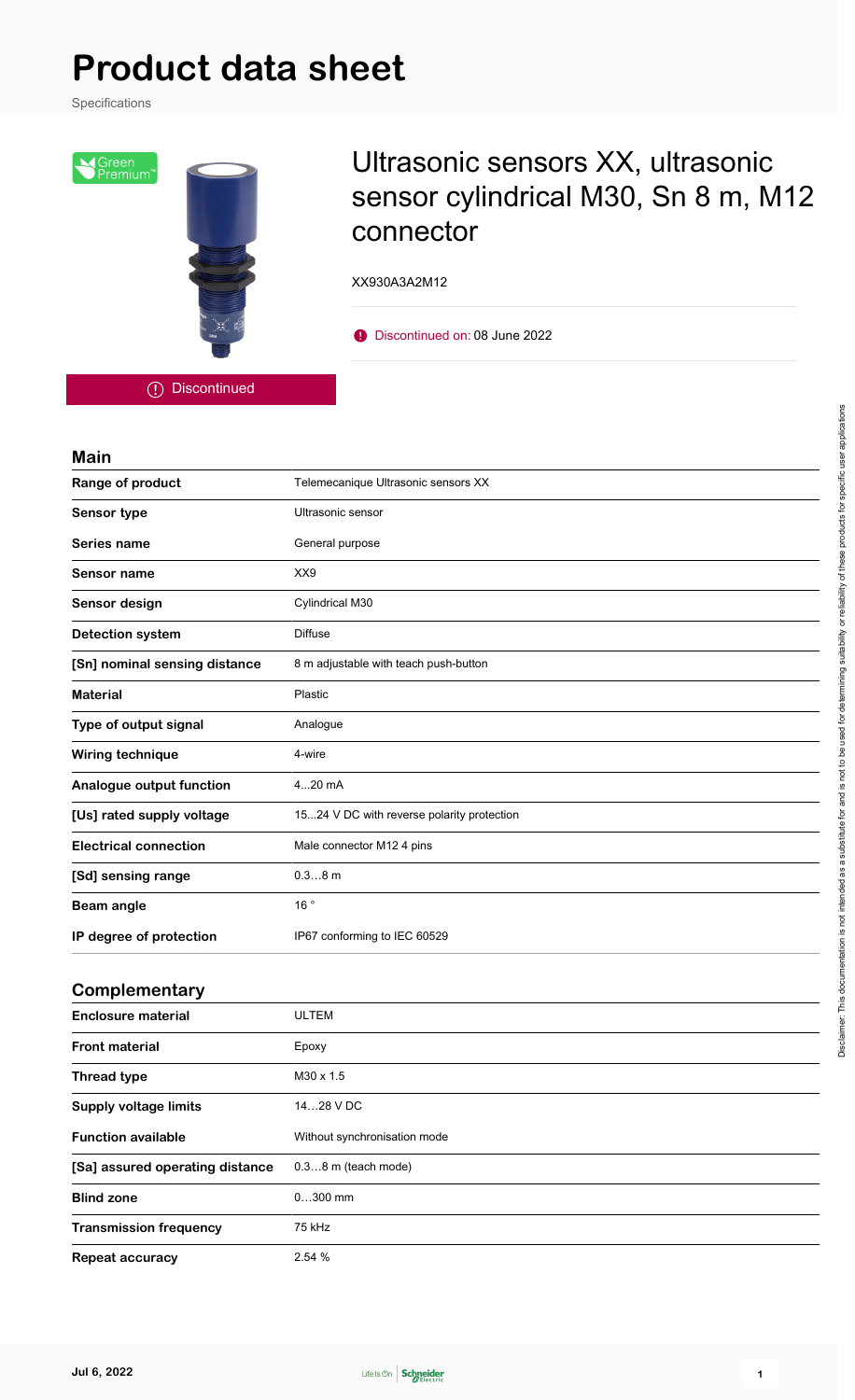| Deviation angle from 90° of<br>object to be detected | $-55$ $^{\circ}$                                                                                       |
|------------------------------------------------------|--------------------------------------------------------------------------------------------------------|
| Minimum size of detected<br>object                   | Cylinder diameter 50.68 mm at 4.732 m                                                                  |
| <b>Status LED</b>                                    | Setting-up assistance: 1 LED (dual colour)<br>Supply on: 1 LED (green)<br>Output state: 1 LED (yellow) |
| <b>Current consumption</b>                           | 60 mA                                                                                                  |
| <b>Maximum switching capacity</b>                    | 10500 Ohm overload and short-circuit protection                                                        |
| Setting-up                                           | Slope selection using teach button                                                                     |
| Maximum delay first up                               | 1200 ms                                                                                                |
| Maximum delay response                               | 250 ms                                                                                                 |
| Maximum delay recovery                               | 250 ms                                                                                                 |
| <b>Marking</b>                                       | <b>CE</b>                                                                                              |
| <b>Threaded length</b>                               | 64.3 mm                                                                                                |
| Height                                               | 44 mm                                                                                                  |
| Width                                                | 44 mm                                                                                                  |
| <b>Depth</b>                                         | 118 mm                                                                                                 |
| Net weight                                           | 0.115 kg                                                                                               |
|                                                      |                                                                                                        |
| Environment                                          |                                                                                                        |
| <b>Standards</b>                                     | IEC 60947-5-2                                                                                          |
| <b>Product certifications</b>                        | UL<br>cCSAus                                                                                           |
| Ambient air temperature for<br>operation             | $-2060$ °C                                                                                             |
| Ambient air temperature for<br>storage               | $-4080 °C$                                                                                             |
| <b>Vibration resistance</b>                          | +/-1 mm conforming to IEC 60068-2-6 (f = 1055 Hz)                                                      |
| <b>Shock resistance</b>                              | 30 gn in all 3 axes for 11 ms conforming to IEC 60068-2-27                                             |
| <b>Resistance to electrostatic</b><br>discharge      | 8 kV level 4 conforming to IEC 61000-4-2                                                               |
| Resistance to electromagnetic<br>fields              | 10 V/m level 3 conforming to IEC 61000-4-3                                                             |
| <b>Resistance to fast transients</b>                 | 1 kV level 3 conforming to IEC 61000-4-4                                                               |
| <b>Packing Units</b>                                 |                                                                                                        |
| <b>Unit Type of Package 1</b>                        | <b>PCE</b>                                                                                             |
| Number of Units in Package 1                         | $\mathbf{1}$                                                                                           |
| Package 1 Weight                                     | 191.0 g                                                                                                |
| Package 1 Height                                     | 5.5 cm                                                                                                 |
| Package 1 width                                      | 7.1 cm                                                                                                 |
| Package 1 Length                                     | 14.2 cm                                                                                                |
| <b>Unit Type of Package 2</b>                        | S03                                                                                                    |
| <b>Number of Units in Package 2</b>                  | 18                                                                                                     |
| Package 2 Weight                                     | 4.171 kg                                                                                               |
| Package 2 Height                                     | 30 cm                                                                                                  |

Package 2 width 30 cm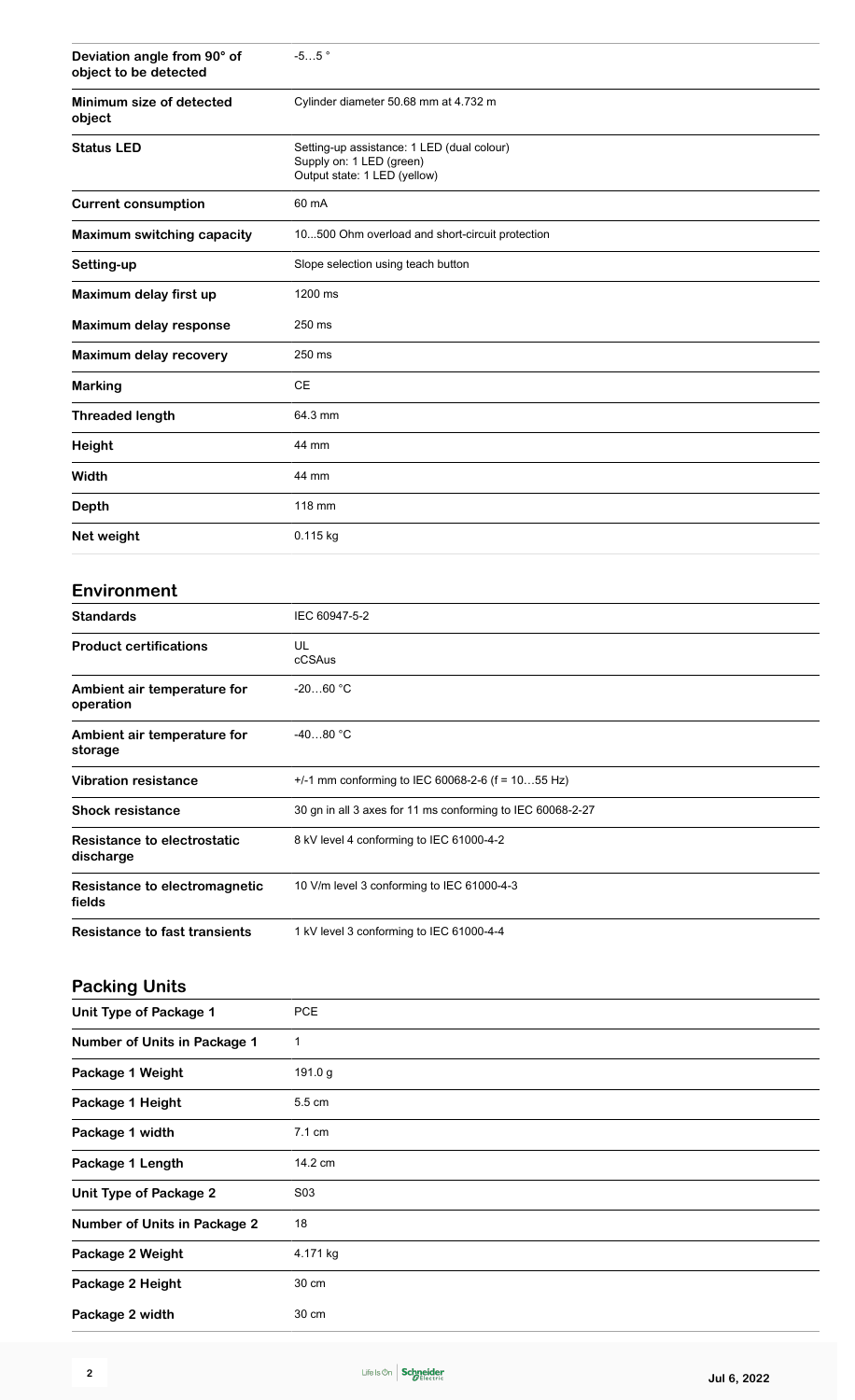| <b>Offer Sustainability</b>     |                                                                                                                                                                                                                                                                                                                                                |  |
|---------------------------------|------------------------------------------------------------------------------------------------------------------------------------------------------------------------------------------------------------------------------------------------------------------------------------------------------------------------------------------------|--|
| Sustainable offer status        | Green Premium product                                                                                                                                                                                                                                                                                                                          |  |
| <b>REACh Regulation</b>         | <b>REACh Declaration</b>                                                                                                                                                                                                                                                                                                                       |  |
| <b>EU RoHS Directive</b>        | Pro-active compliance (Product out of EU RoHS legal scope)<br><b>EU RoHS Declaration</b>                                                                                                                                                                                                                                                       |  |
| Mercury free                    | Yes                                                                                                                                                                                                                                                                                                                                            |  |
| RoHS exemption information      | <b>Yes</b>                                                                                                                                                                                                                                                                                                                                     |  |
| <b>Environmental Disclosure</b> | <b>Product Environmental Profile</b>                                                                                                                                                                                                                                                                                                           |  |
| <b>Circularity Profile</b>      | End of Life Information                                                                                                                                                                                                                                                                                                                        |  |
| California proposition 65       | WARNING: This product can expose you to chemicals including: Diisononyl phthalate (DINP), which<br>is known to the State of California to cause cancer, and Di-isodecyl phthalate (DIDP), which is known<br>to the State of California to cause birth defects or other reproductive harm. For more information go to<br>www.P65Warnings.ca.gov |  |

#### **Contractual warranty**

**Warranty** 18 months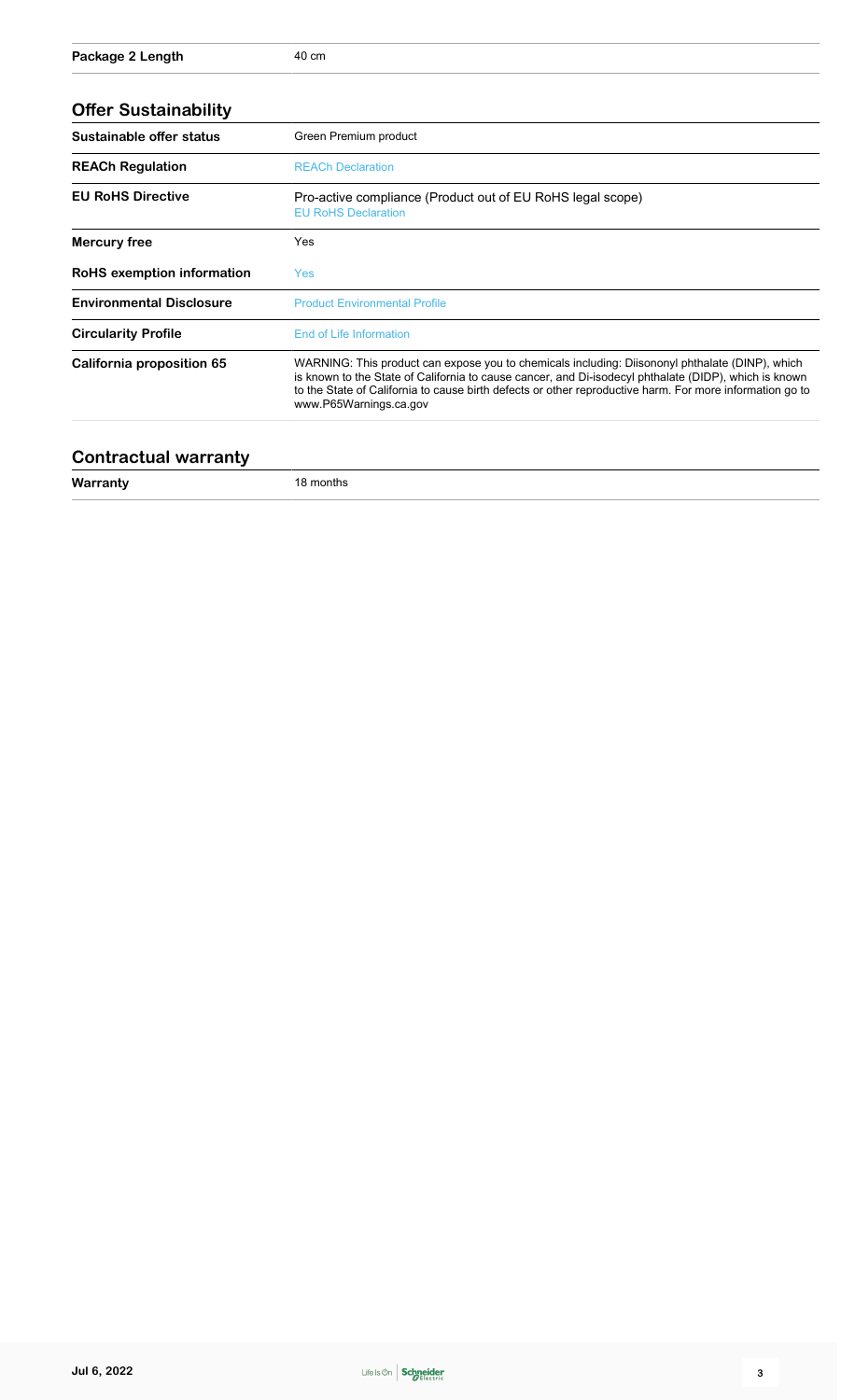**XX930A3A2M12**

Dimensions Drawings

#### **Dimensions**

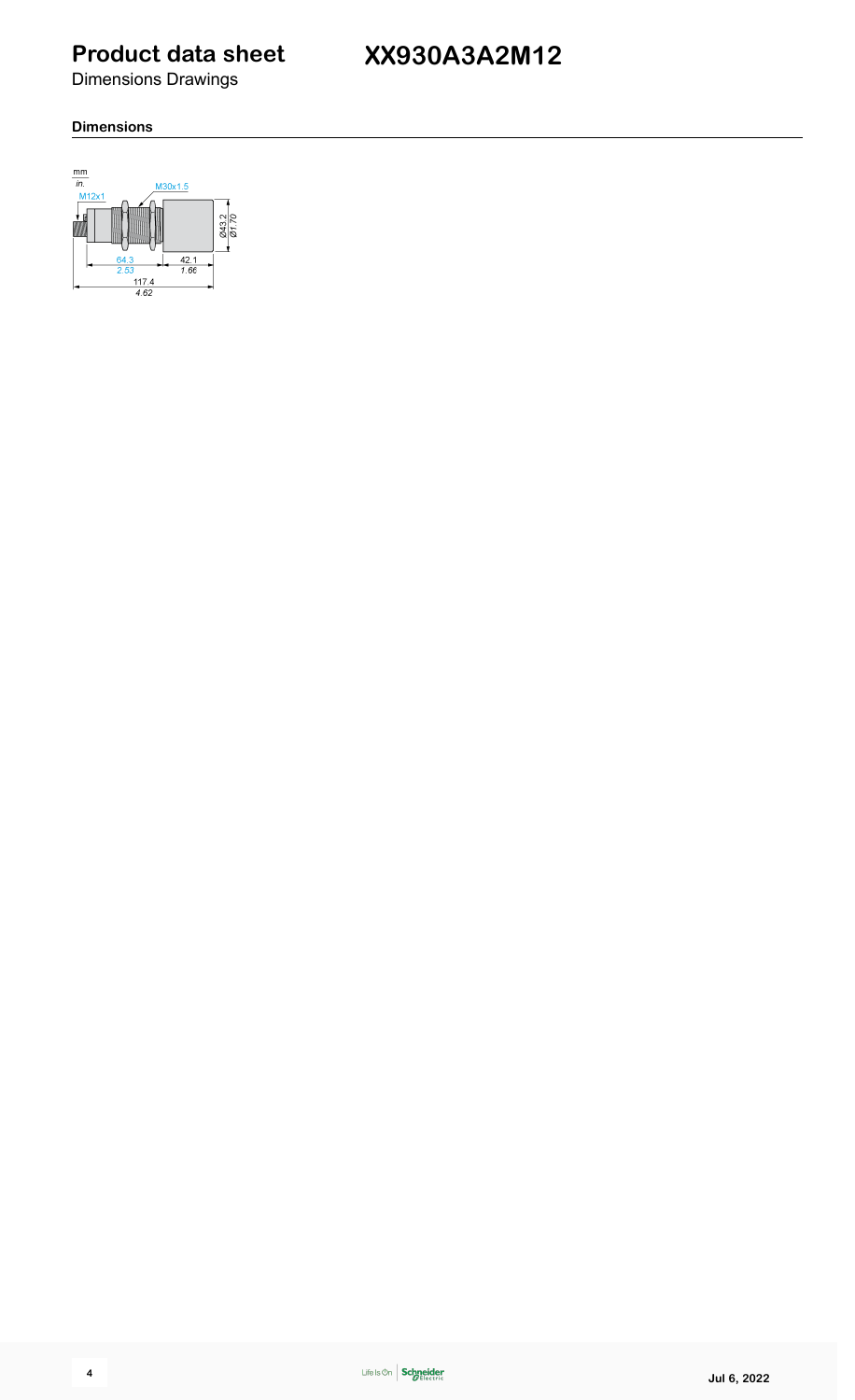Mounting and Clearance

#### **Minimum Mounting Distances**

#### **Side by side**



**e :** respect the distances indicated on the detection curves

#### **Face to face**



**e >** 4 x Sn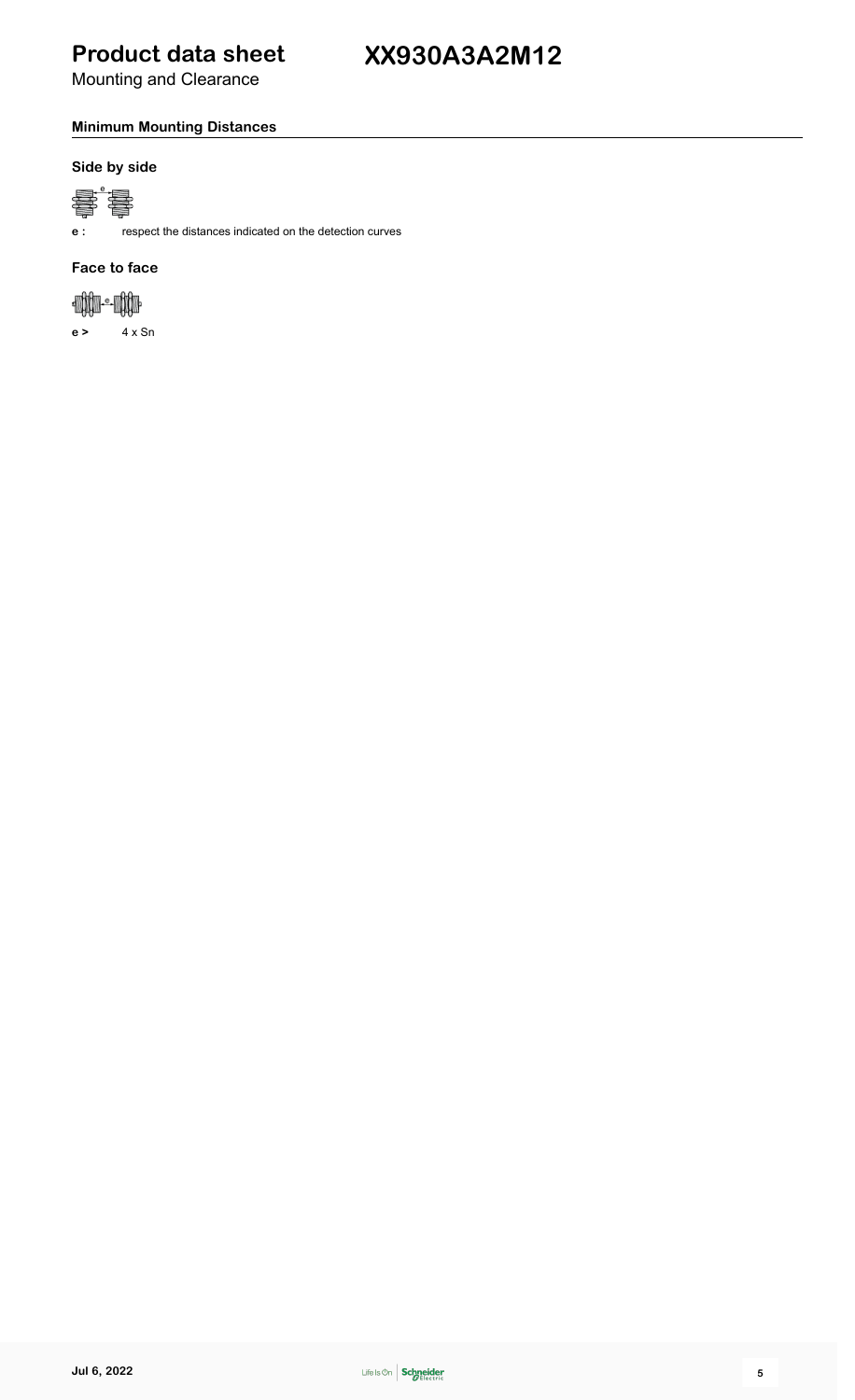Connections and Schema

## **XX930A3A2M12**

#### **Wiring Diagram**



**BN** Brown<br> **WH** White<br> **BU** Blue<br> **BK** Black **White BU** Blue **BK** Black